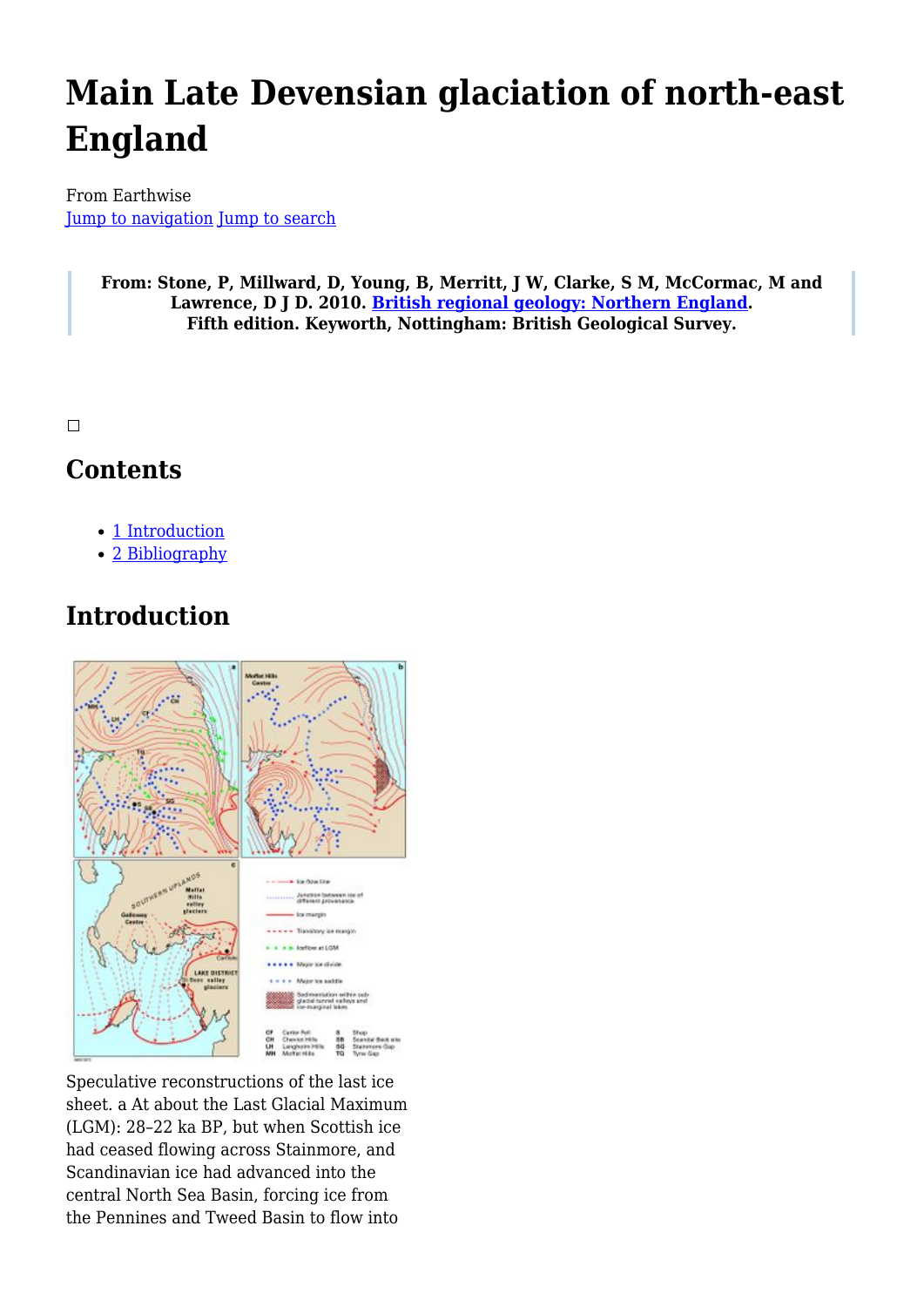the Vale of York. b Following a major glacial reorganisation involving 'drawdown' and 'headward scavenging' of the Irish Sea ice stream into the Solway lowlands and Vale of Eden. Exact timing and correlation of events is unknown, but North Sea ice pushed farther into the Teesside lowlands once ice from the Lake District ceased flowing across Stainmore. Subglacial glaciofluvial deposition probably occurred within tunnel valleys in the Durham lowlands prior to the creation of Glacial Lake Wear. c Scottish ice advances into the Solway lowlands following retreat of ice sourced in the Lake District. Multiple readvances affect the Isle of Man and the west Cumbrian coast. P916098.



Distribution of glacigenic subgroups. The geographical boundaries are approximate, but will be refined as knowledge of the distribution of defining formations of till is improved. P916096.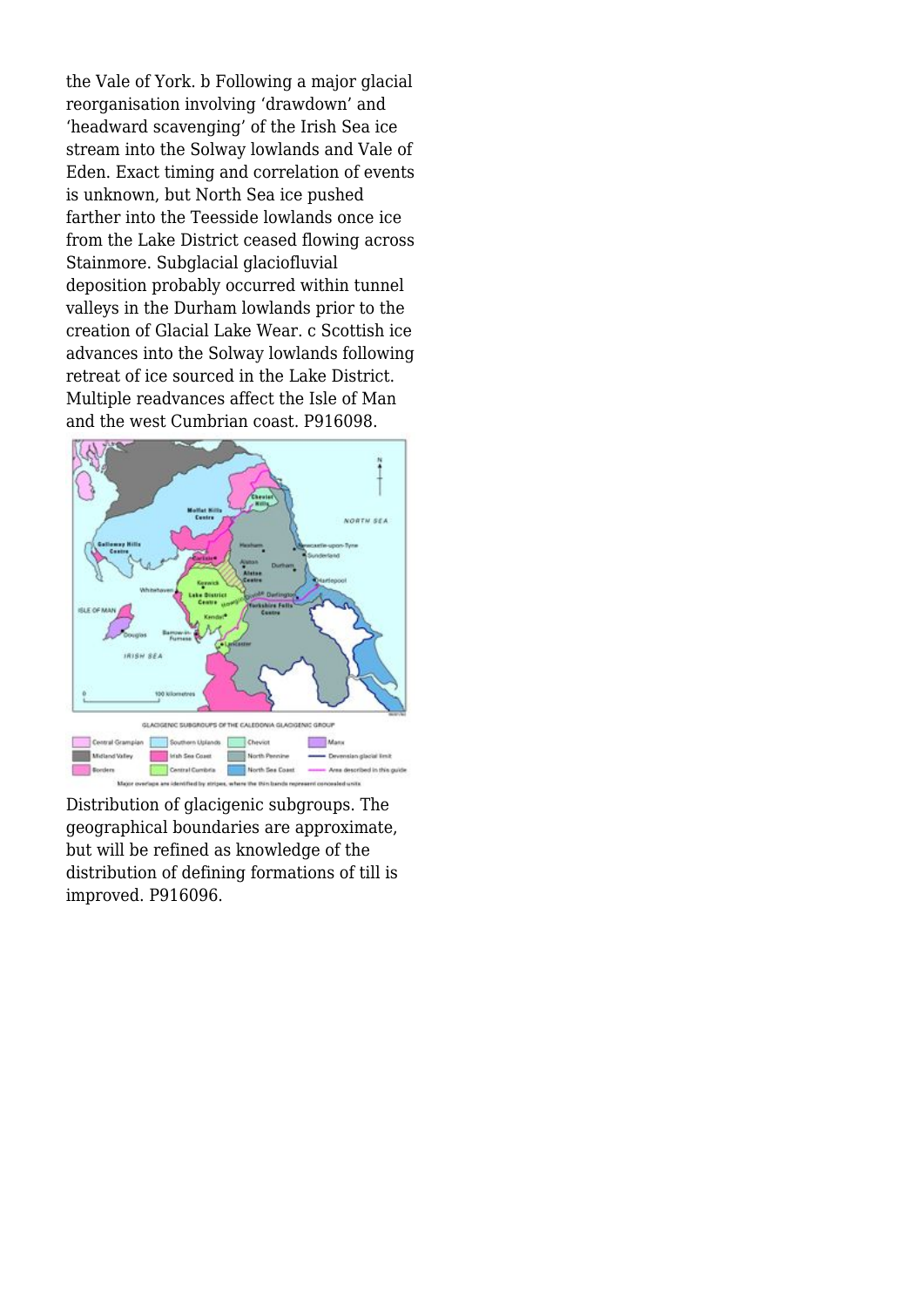

Speculative reconstruction of Glacial Lake Wear and associated ice-marginal lakes. Note: North Sea ice probably extended farther inland during an earlier phase when extensive subglacial glaciofluvial and glaciolacustrine sedimentation occurred within tunnel valleys. P916103.



Schematic transect to the south of Sunderland showing lithostratigraphical relationships. P916104.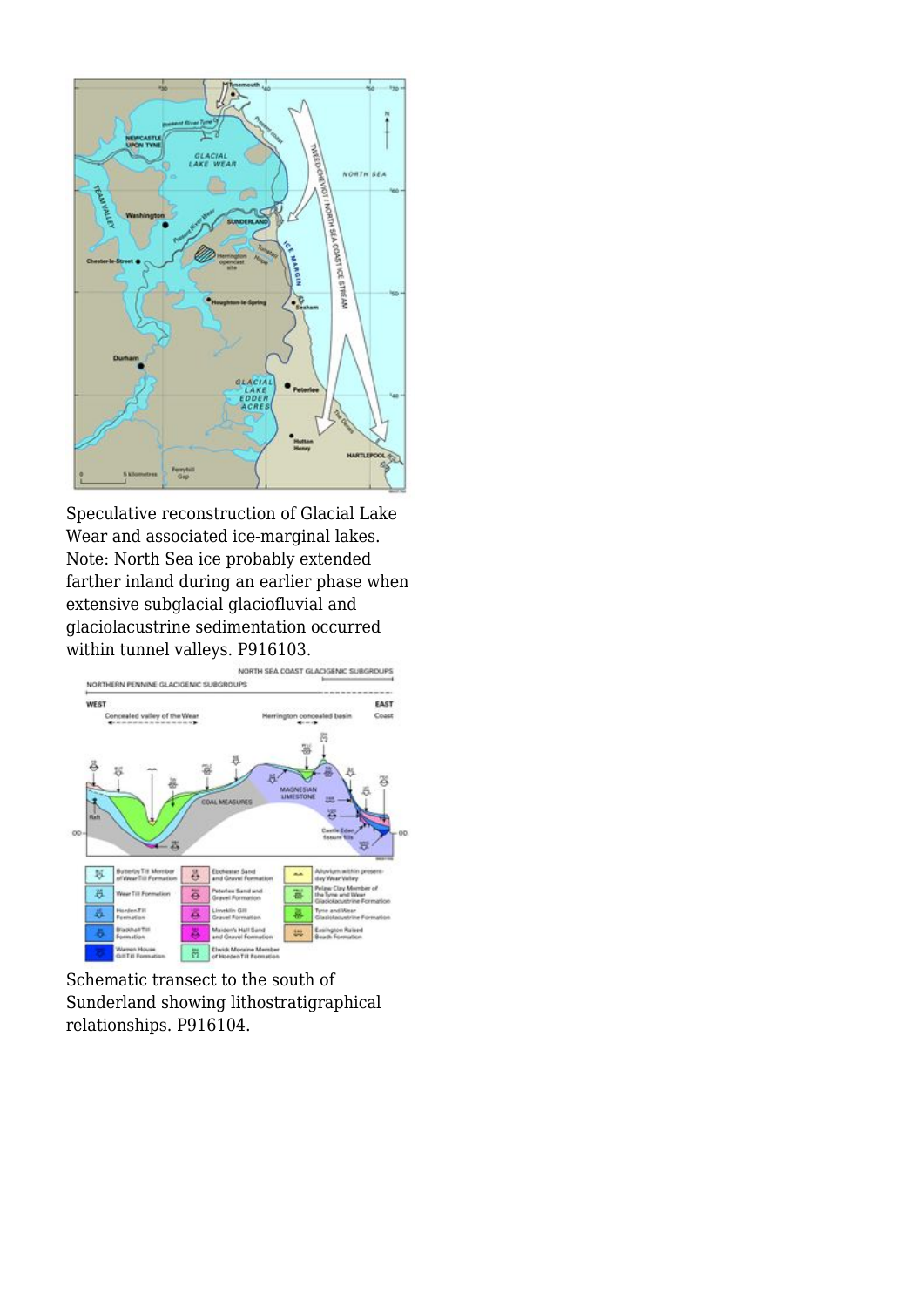

Transect across a concealed channel at Maiden's Hall opencast site. P916105.



Sediments infilling a concealed channel at Maiden's Hall opencast site (see Figure 75): a Deformation till with bevelled and striated boulders overlying cross-bedded pebbly sand. (P543552); b Truncated gravel-filled channel. (P543560); c Laminated silt, clay and very fine-grained sand with soft sediment deformation structures. (P543550); d Laminated silty clay passing up into a melange of ripped-up silt and clay, capped by deformation till. (P543555); e Cross-bedded pebbly sand with northerly palaeocurrent resting on deformation till. (P543554); f Fine-grained sand with climbing ripple-drift cross-lamination, increasingly folded and sheared upwards. (P543549).

At the LGM, north-eastern England was mainly a receiving area for ice, inundated by powerful streams that flowed eastwards across the Pennines via the Tyne and Stainmore gaps. The Tyne stream flowed towards the coast south of Blyth, whereas the Stainmore stream occupied the Teesside lowlands and possibly branched southwards into the Vale of York [\(P916098\)](http://earthwise.bgs.ac.uk/images/2/23/P916098.jpg)a. An ice cap on Cross Fell fed eastwards down the upper dales of the Wear and Tees, where till was deposited mainly within the valleys. Another, larger and independent ice cap was positioned over Carter Fell and the Cheviot Hills, where it was almost encircled by a combination of ice flowing from the southwest and a substantial ice stream flowing from the north-west through the Tweed Basin. Blocky periglacial deposits and decomposed bedrock are particularly common within the Cheviot Hills,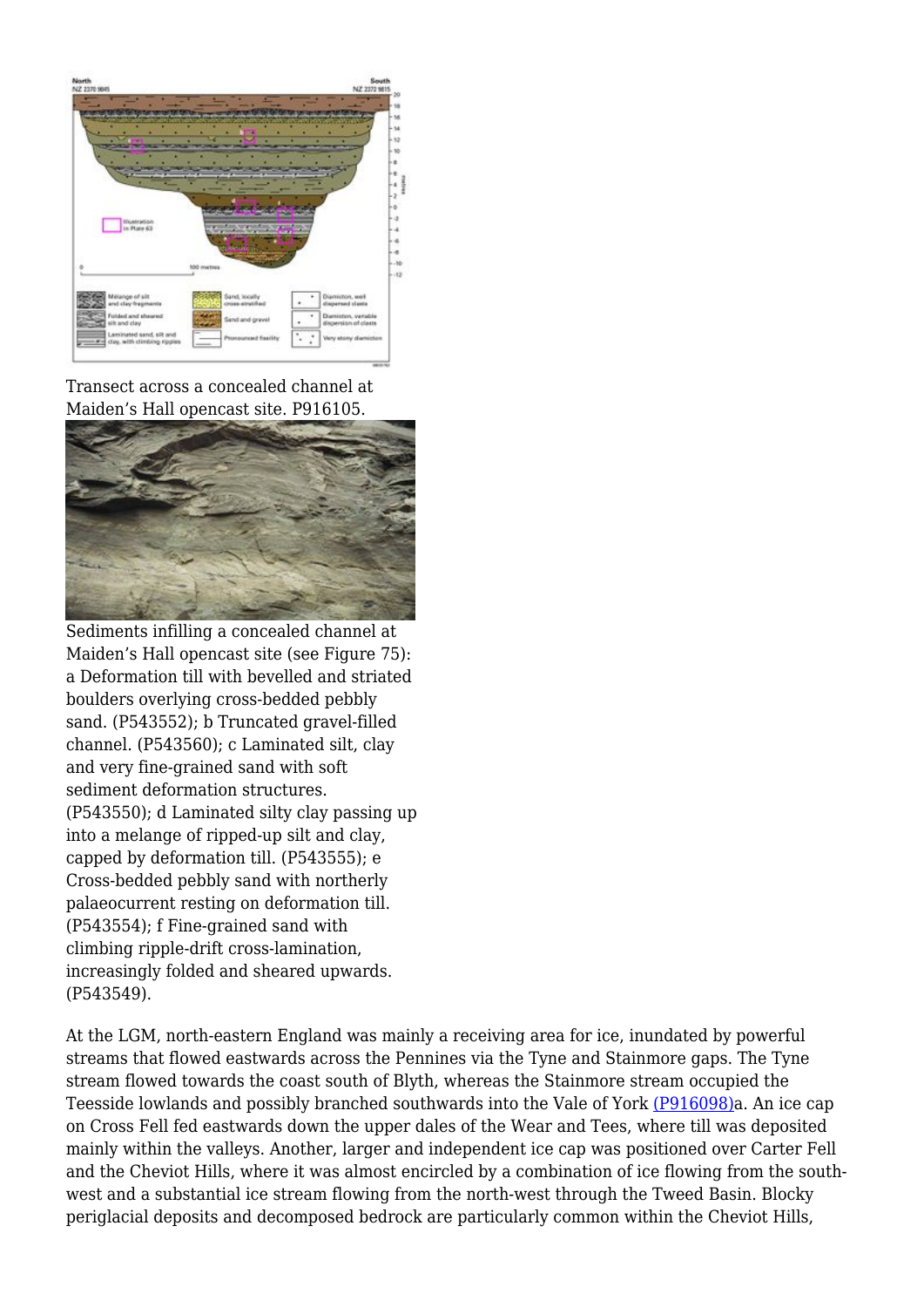where there has been relatively little glacial erosion.

As discussed above, a major, undated glacial readjustment occurred within the Vale of Eden, probably following the LGM, eventually leading to a complete reversal of flow. An immediate consequence of this reversal would have been a weakening of the eastward flow of ice through the Tyne Gap and Stainmore. The Tweed ice stream, together with ice from central Scotland, was deflected south-eastwards, parallel to the coast of northern England. Augmented by ice sourced in the Cheviot Hills, it became a powerful 'North Sea ice stream' that constrained ice flowing from the Pennines, deflecting it south-eastwards, possibly partially into the Vale of York [\(P916098\)](http://earthwise.bgs.ac.uk/images/2/23/P916098.jpg)b. The most likely reason for the deflection is that Scandinavian ice occupied the North Sea Basin. The 'North Sea ice stream' laid down the distinctive suite of deposits assigned to the North Sea Coast Glacigenic Subgroup and found along the coast as far south as Norfolk [\(P916096\)](http://earthwise.bgs.ac.uk/images/6/6a/P916096.jpg).

The traditional view is that there followed a substantial retreat of 'Pennine' ice and possibly a contraction of the North Sea ice stream too, but the latter remained immediately offshore, obstructing drainage. As the two bodies of ice decoupled and separated northwards, large icemarginal lakes occupied the Durham lowlands, particularly in the valleys of the rivers Tyne and Wear, west of the escarpment formed by Permian (Zechstein Group) carbonate rocks. The largest was 'Glacial Lake Wear', which stood at several levels (132, 90 and 43 m OD) governed by the elevations of spillways that became available sequentially, including the Ferryhill Gap (NZ 300 330). Another, Glacial Lake Edderacres, lay in the vicinity of Peterlee. A very substantial volume of laminated sand, silt and clay (formerly known as the 'Middle Sands') was deposited within these bodies of water [\(P916103\)](http://earthwise.bgs.ac.uk/images/f/f6/P916103.jpg).

There is very good evidence, including glacially deformed glaciolacustrine deposits and the widespread occurrence of an 'upper' till towards the coast, that the North Sea ice stream encroached inland during a late-stage readvance. The western limit of this readvance is represented by a belt of morainic deposits strewn with kettleholes lying to the east of Castle Eden (Elwick Moraine Member). There is some evidence for a contemporaneous advance of Pennine ice into the lakes, which suggests that the event was climatically driven rather than simply involving a surge of the potentially unstable North Sea ice stream, but although the sequence of events is generally agreed, the chronology is not yet known.

Tills laid down by Pennine ice (North Pennines Glacigenic Subgroup) are generally dark brown to grey, very compact and stony. They form a gently undulating, 5 to 10 m thick sheet across much of lowland Northumberland and Durham, but within the Tyne Gap, Weardale and Teesdale they are strongly drumlinised and more variable in thickness. The till sheet thins and becomes more patchy across interfluves, thickening locally in the lee of bedrock highs and into concealed valleys, where thicknesses locally exceed 80 m. Erratics of a variety of rock types are common in the till sheet with some, better described as glacial rafts, large enough to have been quarried.

The tills have been named only where it is possible to distinguish more than one unit separated by glaciolacustrine or glaciofluvial deposits of the former 'Middle Sands'. This so-called 'tripartite sequence' is mostly restricted to the Durham lowlands, where the Wear Till Formation (formerly the Durham Lower Boulder Clay) generally lies directly on rockhead, and is the thickest, most laterally extensive, stony and consolidated of the till units [\(P916104\).](http://earthwise.bgs.ac.uk/images/c/ca/P916104.jpg) Its erratics include: andesite, tuff and granite from the Lake District; wacke and granodiorite from southern Scotland; red sandstones probably of both Triassic and Devonian age and from a variety of sources. The upper of the two tills, the Butterby Till Member (formerly the Upper Stony Clays in part), contains a similar suite of clasts to the Wear Till, but is less compact and stony. It is generally thin and patchy, but up to 15 m thick locally. It is widely believed to have formed either as cohesive debris flows from ice margins or as solifluxion flows from surrounding deglaciated slopes. However, its wide extent, relatively consistent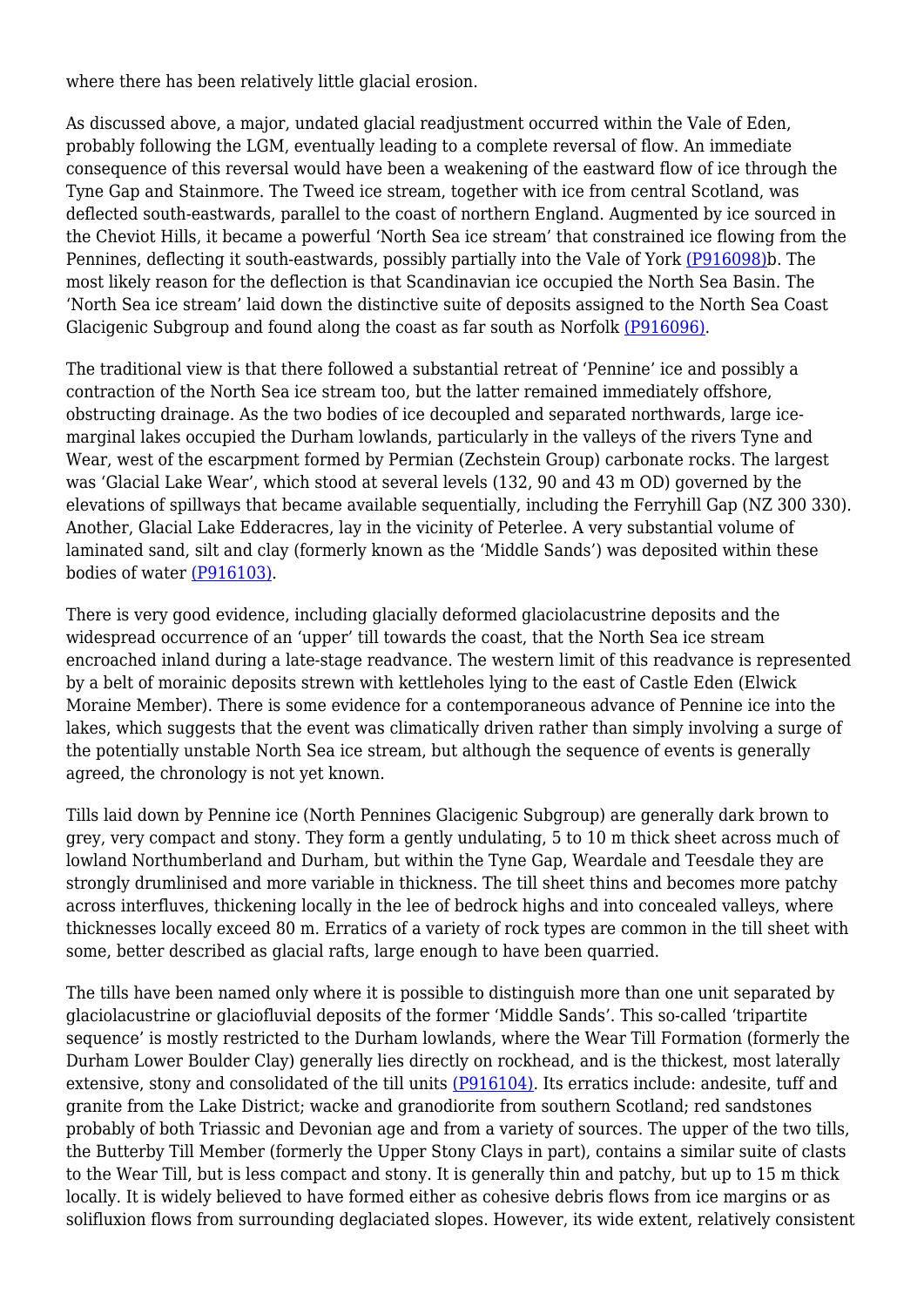thickness and the dispersion of its clasts suggest that it formed subglacially as a deformation till. possibly during a glacial readvance.

The Butterby Till is difficult to distinguish from, and locally passes laterally into, the enigmatic Pelaw Clay. This widespread, surficial unit of reddish brown silty clay contains well-dispersed stones and commonly small calcareous concretions towards the base of the weathering zone. It occurs up to an elevation of about 132 m OD, is generally 0.5 to 2 m thick, though locally up to 9 m, and includes contorted beds of sand. It generally rests on fine-grained glaciolacustrine deposits and is widely believed to have formed by periglacial processes and mass flowage following the draining of the ice marginal lakes.

The predominantly glaciolacustrine deposits sandwiched between the aforementioned tills in the Durham lowlands form the Tyne and Wear Glaciolacustrine Formation (formerly known as the Durham and/or Tyne-Wear complex) which is locally up to 60 m thick. This complex sequence was deposited in Glacial Lake Wear and associated lakes; it tends to fine upwards and southwards, but with fine-grained units successively overlapping coarser ones northwards. Thinly laminated, greyish brown to brownish grey silty clay and micaceous silt predominate with subordinate units of finegrained sand, gravel and diamicton formed of pebbly sandy clay. Complex interdigitation of units is common, especially towards the coast. Dropstones are common and crustacean traces have been noted in laminated silt in the former Herrington opencast coal site [\(P916103\).](http://earthwise.bgs.ac.uk/images/f/f6/P916103.jpg)

Tills and related deposits laid down by the North Sea ice stream (North Sea Coast Glacigenic Subgroup) crop out up to about 15 km inland of the coast. As seen farther inland, two widespread till units may be distinguished where glaciofluvial or glaciolacustrine deposits intervene, commonly within concealed valleys. In addition, cliff sections along the Durham coast and inland in incised stream valleys (denes) reveal isolated hollows in the carbonate rocks of the Zechstein Group that are filled with cemented gravel and sand beneath the lower of the two tills. These 'Lower Gravels' (Limekiln Gill Gravel Formation) typically contain a high (50–60 per cent) proportion of locally derived limestone pebbles and a varied suite of far-travelled clasts including Carboniferous lithologies, andesite, granite, gneiss, schist, flint, quartz, quartzite and dolerite, together with unabraded shell fragments. The age of the gravels is unknown and their genesis unclear. They are almost certainly younger than the Castle Eden Fissure Fills (though they occur in the same general area) and contain a similar suite of pebbles to the overlying till, suggesting that they formed as glaciofluvial outwash in front of the advancing ice sheet. If so, the supposed presence of pristine shell fragments is puzzling.

The lower till of the coastal sequence generally lies directly on rockhead, and is the thickest, most laterally extensive, stony and consolidated of the till units in the North Sea Coast Glacigenic Subgroup. It is generally dark grey to greyish brown, locally reddish brown and up to 15 m thick. It contains clasts mostly of Carboniferous lithologies in Northumberland, with far-travelled rocks from the Southern Uplands and, south of Blyth, additionally from the Lake District; local Permian lithologies predominate south of the Tyne. Along the coast of Durham it is named the Blackhall Till Formation and is overlain extensively by sandy, glaciofluvial and glaciolacustrine deposits of the Peterlee Sand and Gravel Formation (formerly part of the 'Middle Sands'). The Peterlee Formation commonly coarsens upwards to gravel from red fine-grained sand, silt and clay, but within buried valleys may locally comprise up to 30 m of laminated clay. The cross-bedded Ryhope Sand Member of the formation formed at an early stage when Glacial Lake Wear drained eastwards, subglacially, towards the coast north of Seaham. The Blackhall and Peterlee formations are overlain by the Horden Till Formation (formerly known as the Durham Upper Boulder Clay), which is typically a weathered, brown or reddish brown stony clay containing a relatively higher proportion of clasts from upper parts of the Zechstein Group than is seen in the lower till; it also contains clasts of volcanic rock from the Cheviot Hills.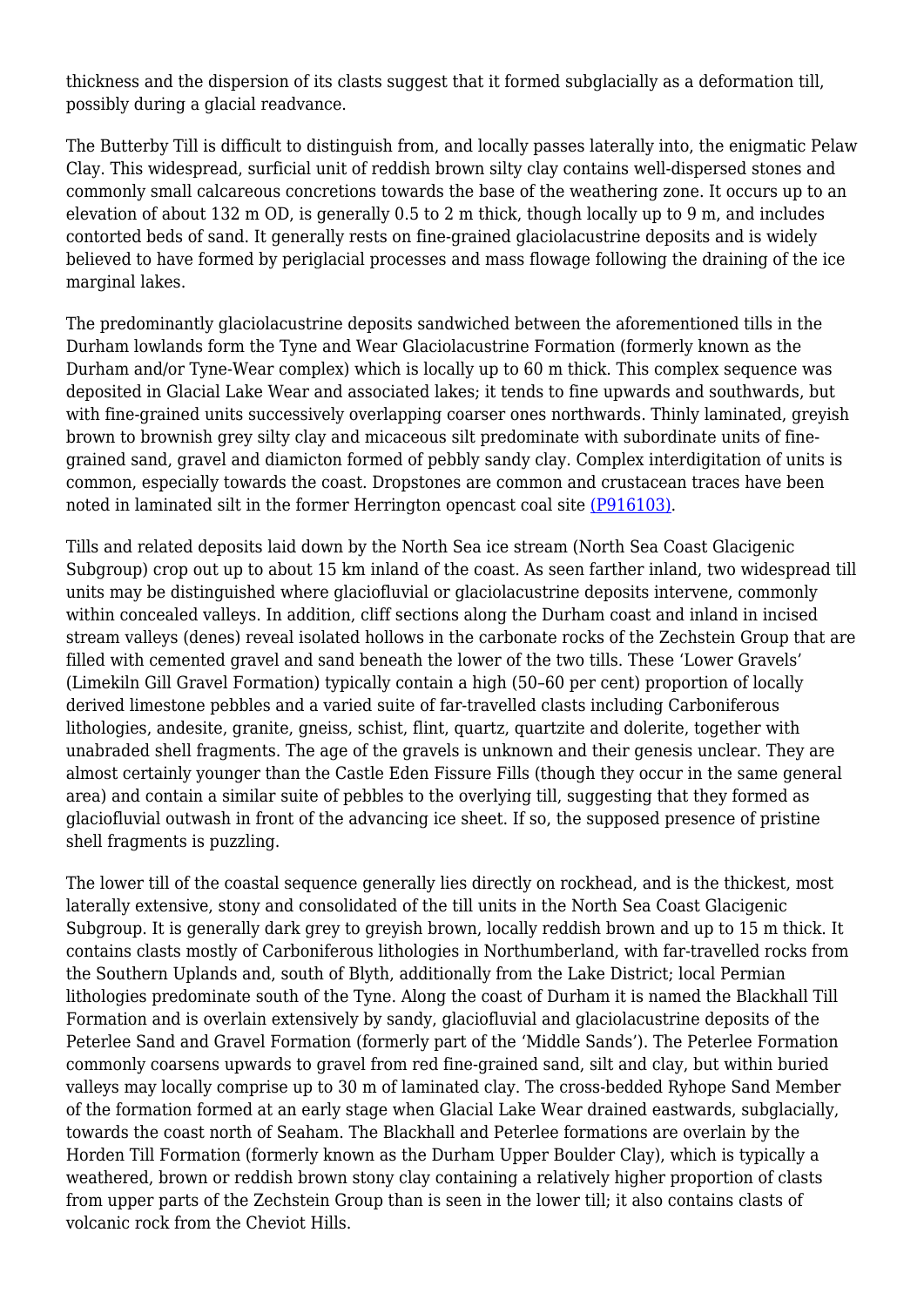The youngest widespread till-like deposit in the coastal lowlands is the Prismatic Clay, which derives its name from closely spaced, subvertical, prismatic jointing that probably formed in dry periglacial conditions. It is generally less than 1 m thick, dull brown, and differs from the more widespread Pelaw Clay in being more sandy and containing smaller pebbles. The Prismatic Clay apparently overlies ice wedge casts in the Ryhope Sands and so is probably of periglacial origin. A similar red or reddish brown deposit caps the Teesside Clay Formation, which is widespread beneath the Teesside lowlands up to about 92 m OD. Varves in the laminated Teesside Clay have been tentatively matched with the late glacial Greenland ice-core record, and dated very approximately by thermoluminescence to between 18.0 and 18.5 ka BP.

The fine-grained deposits of the Tyne and Wear Glaciolacustrine Formation commonly occur within buried, concealed valleys that cannot be delineated easily at the surface. These features occur beneath the coastal lowlands, where ice flowed south-eastwards across preexisting valleys such as the lower reaches of the Tyne and Wear, and they are particularly common to the south of Durham. Most are palaeovalleys cut by drainage flowing directly towards the North Sea before at least the last glaciation. Others, such as beneath the Team Valley, were carved out by ice across the grain of the country. Some concealed channels have been graded to a base level below -30 m OD during periods of low sea level, but others have humped longitudinal profiles and clearly formed subglacially.

Although the locations of many concealed valleys are known from borehole records, it is rarely possible to examine closely the sequences filling them, which are generally complex and difficult to understand. A rare example was revealed in 1999 during excavation of the Maiden's Hall opencast coal site, 13 km north-north-east of Morpeth. There, an approximately 30 m deep, east–west orientated linear depression cut into bedrock is concealed beneath till of the North Sea Coast Glacigenic Subgroup [\(P916105\)](http://earthwise.bgs.ac.uk/images/c/c8/P916105.jpg) and [\(P543549\)](http://earthwise.bgs.ac.uk/images/3/3d/P543549.jpg). A basal unit of weathered, shelly till of possible pre-Devensian age is confined to pockets at the base of the incision, which are overlain by iron-stained gravel deposited in a braided river environment. The overlying succession includes seven or more distinct cyclic sequences made up of units of laminated silt and clay, sand, gravel and diamicton, many of the latter containing well-dispersed clasts typical of deformation till. A small, truncated, gravel-filled channel preserved beneath one of the diamictons toward the top of the sequence was almost certainly formed by subglacial drainage. The uppermost till unit oversteps the entire succession within the depression to rest on bedrock at its margin. The rhythmic sequence was probably formed entirely subglacially as a result of seven or more surge events of the North Sea ice stream across a 'tunnel valley', although readvances of ice across an ice-marginal lake confined within the channel cannot be ruled out.

Most elements of the Maiden's Hall sequence may be seen in cliff sections at Sandy Bay, Whitley Bay and Whitburn Bay, and it is likely that much of the Tyne and Wear Glaciolacustrine Formation was laid down within tunnel valleys before the overlying ice thinned and broke up to form ice marginal lakes such as Glacial Lake Wear. This would help explain the absence of totally convincing evidence for the extent of the lakes shown in [\(P916103\),](http://earthwise.bgs.ac.uk/images/f/f6/P916103.jpg) such as widespread shorelines and deltas, and the presence of extensive concealed glaciolacustrine deposits that occur towards the Ferryhill Gap and southwards towards Middlesbrough and Darlington.

Following the creation of Glacial Lake Wear and associated lakes, the Pennine ice shrank into separate glaciers that retreated up the major valleys leaving proglacial trains of outwash sand and gravel and moraine, much of which was subsequently reworked into terraces by meltwater. Substantial deposits occur within the South Tyne valley up to Haltwhistle, and westwards into the Tyne Gap col at Gilsland. In Northumberland, meltwaters were concentrated a few kilometres inland from the coast along the former suture zone between Cheviot–Carter Fell ice and the relatively active North Sea ice stream. This resulted in a string of glaciofluvial ice-contact deposits that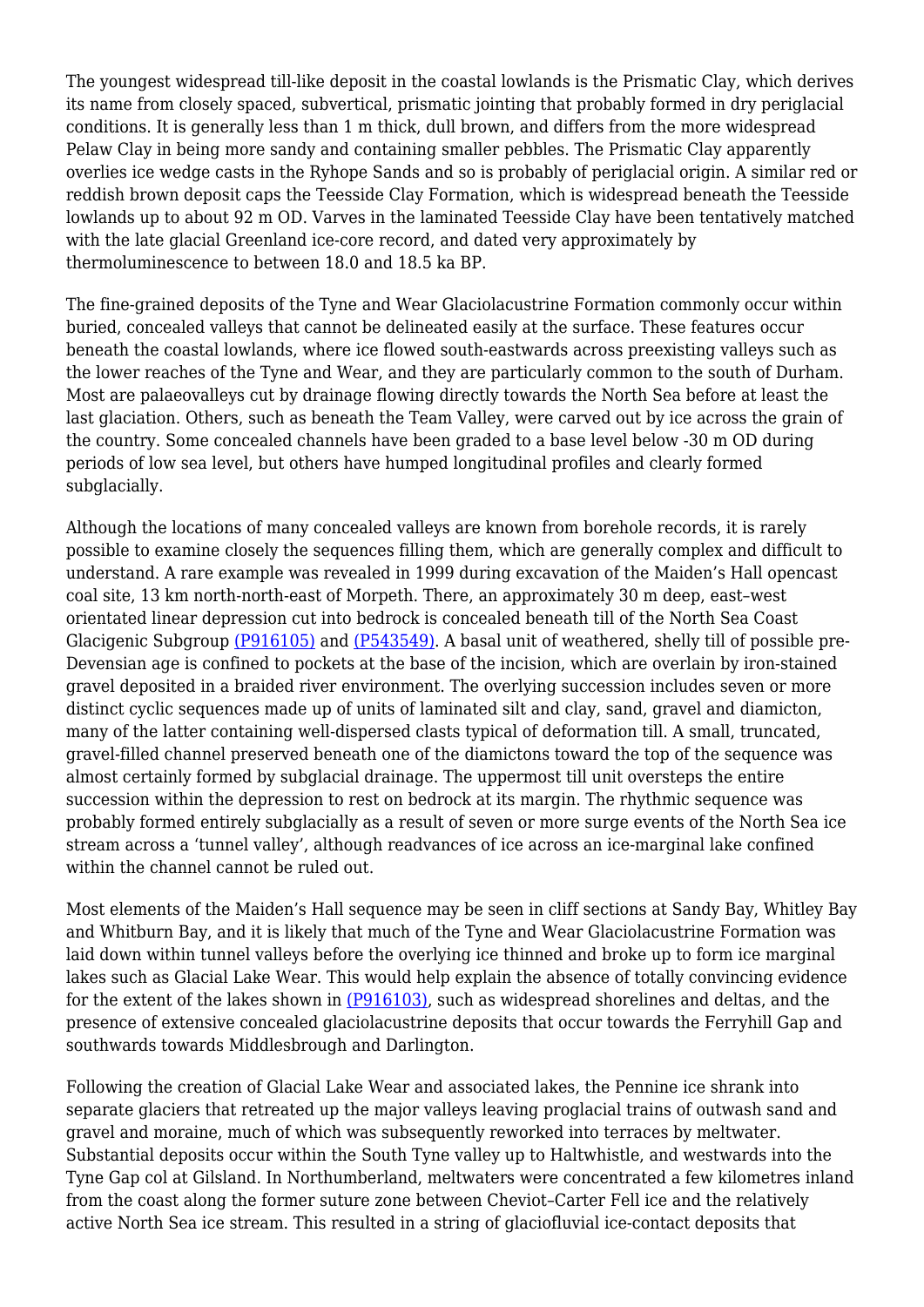probably formed sequentially northwards as the two ice masses decoupled and separated. A good example is the complex linear assemblage of features that stretches 13 km south-south-east from Spindlestone (NU 152 233); components include eskers, flat-topped open crevasse fills, and the wellknown Bradford Kames. Another complex of interconnected eskers, kames and plateaux studded with kettleholes subsequently formed to the east, when ice stagnated south-east of Wooler. Further retreat led to the deglaciation of a large topographical depression between the Cheviot Hills and the Fell Sandstone cuesta in northern Northumberland. A glacial lake was impounded there, to the south of the dwindling Tweed ice stream, in which at least 22 m of laminated silts and clays were deposited, and then overlain by alluvium, to form the Millfield Plain.

Numerous glacial drainage channels occur in the area. Most were cut sequentially within ice marginal zones during deglaciation, like those previously described along the Northern Pennine escarpment. Others were cut earlier across cols when ice was less constrained by the underlying topography. Fine examples of subglacial channels with humped longitudinal profiles include the Beldon Cleugh (NY 915 505) and East Dipton (NY 962 600) channels to the south of Hexham, and the Butt Hill channel (NY 627 504) that carried water across the main Pennine watershed north-west of Alston. The Humbleton Hill channels and the Throws are two classic, anastomosing channel systems that lie 4 km west of Wooler in the eastern Cheviot Hills.

# **Bibliography**

Boardman, J (editor). 1981. *Field Guide to Eastern Cumbria*. (Brighton: Quaternary Research Association.)

Boardman, J, and Walden, J (editors). 1994. *The Quaternary of Cumbria: Field Guide*. (Oxford: Quaternary Research Association.)

Bowen, D Q (editor). 1999. A revised correlation of the Quaternary deposits in the British Isles. *Geological Society of London Special Report*, No. 23.

Bridgland, D R, Horton, B P, and Innes, J B. 1999. *The Quaternary of north-east England: Field Guide*. (London: Quaternary Research Association.)

Chiverrell, R C, Plater, A J, and Thomas, G S P. 2004. *The Quaternary of the Isle of Man and North West England: Field Guide*. (London: Quaternary Research Association.)

Ehlers, J, Gibbard, P L, and Rose, J (editors). 1991. *Glacial deposits in Great Britain and Ireland*. (Rotterdam: Balkema.)

Huddart, D, and Glasser, N F. 2002. Quaternary of Northern England. *Geological Conservation Review Series*, No. 25. (Peterborough: Joint Nature Conservation Committee.)

Hughes, D P, Mauquoy, D, Barber, K E, and Langdon, P. 2000. Mire-development pathways and palaeoclimatic records from a full Holocene peat archive at Walton Moss, Cumbria, England. *The Holocene*, Vol. 10, 465–479.

Lambeck, K, and Purcell, A P. 2001. Sea-level change in the Irish Sea since the Last Glacial Maximum: constraints from isostatic modelling. *Journal of Quaternary Science*, Vol. 16, 497–506.

McMillan, A A, Hamblin, R J O, and Merritt, J W. 2004. An overview of the lithostratigraphical framework for Quaternary and Neogene deposits of Great Britain (Onshore). *British Geological Survey Research Report*, RR/04/04.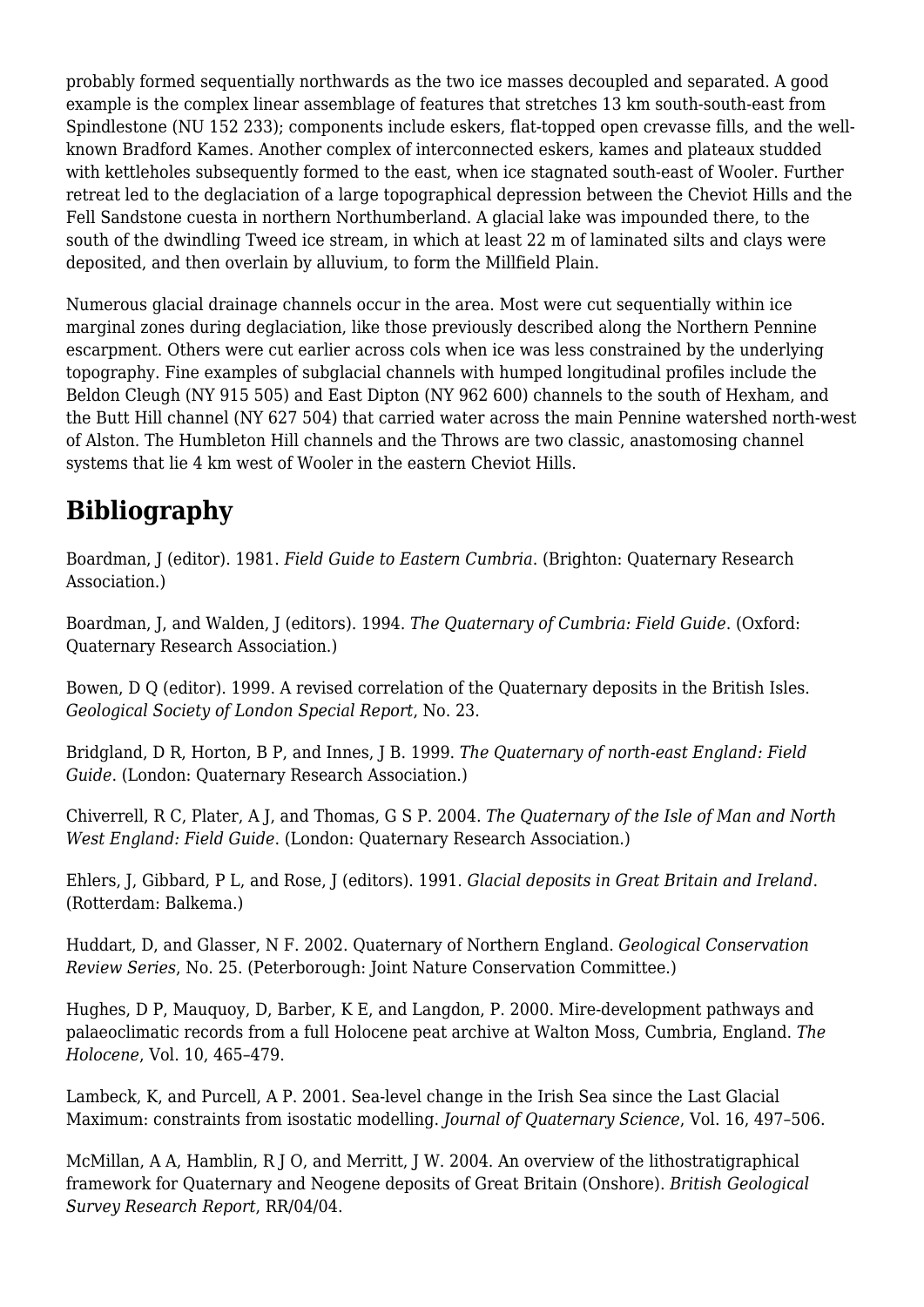Merritt, J W, and Auton, C A. 2000. An outline of the lithostratigraphy and depositional history of Quaternary deposits in the Sellafield district, west Cumbria. *Proceedings of the Yorkshire Geological Society*, Vol. 53, 129–154.

Shennan, I, and Andrews, J. (editors). 2000. Holocene land–ocean interaction and environmental change around the North Sea. *Geological Society of London Special Publication*, No. 166.

Zong, Y, and Tooley, M J. 1996. Holocene sea-level changes and crustal movements in Morecambe Bay, northwest England. *Journal of Quaternary Science*, Vol. 11, 43–58.

#### Retrieved from

'[http://earthwise.bgs.ac.uk/index.php?title=Main\\_Late\\_Devensian\\_glaciation\\_of\\_north-east\\_England](http://earthwise.bgs.ac.uk/index.php?title=Main_Late_Devensian_glaciation_of_north-east_England&oldid=28169) [&oldid=28169](http://earthwise.bgs.ac.uk/index.php?title=Main_Late_Devensian_glaciation_of_north-east_England&oldid=28169)'

[Category](http://earthwise.bgs.ac.uk/index.php/Special:Categories):

• [Northern England](http://earthwise.bgs.ac.uk/index.php/Category:Northern_England)

# **Navigation menu**

#### **Personal tools**

- Not logged in
- [Talk](http://earthwise.bgs.ac.uk/index.php/Special:MyTalk)
- [Contributions](http://earthwise.bgs.ac.uk/index.php/Special:MyContributions)
- [Log in](http://earthwise.bgs.ac.uk/index.php?title=Special:UserLogin&returnto=Main+Late+Devensian+glaciation+of+north-east+England&returntoquery=action%3Dmpdf)
- [Request account](http://earthwise.bgs.ac.uk/index.php/Special:RequestAccount)

#### **Namespaces**

- [Page](http://earthwise.bgs.ac.uk/index.php/Main_Late_Devensian_glaciation_of_north-east_England)
- [Discussion](http://earthwise.bgs.ac.uk/index.php?title=Talk:Main_Late_Devensian_glaciation_of_north-east_England&action=edit&redlink=1)

 $\Box$ 

#### **Variants**

#### **Views**

- [Read](http://earthwise.bgs.ac.uk/index.php/Main_Late_Devensian_glaciation_of_north-east_England)
- [Edit](http://earthwise.bgs.ac.uk/index.php?title=Main_Late_Devensian_glaciation_of_north-east_England&action=edit)
- [View history](http://earthwise.bgs.ac.uk/index.php?title=Main_Late_Devensian_glaciation_of_north-east_England&action=history)
- [PDF Export](http://earthwise.bgs.ac.uk/index.php?title=Main_Late_Devensian_glaciation_of_north-east_England&action=mpdf)

 $\Box$ 

#### **More**